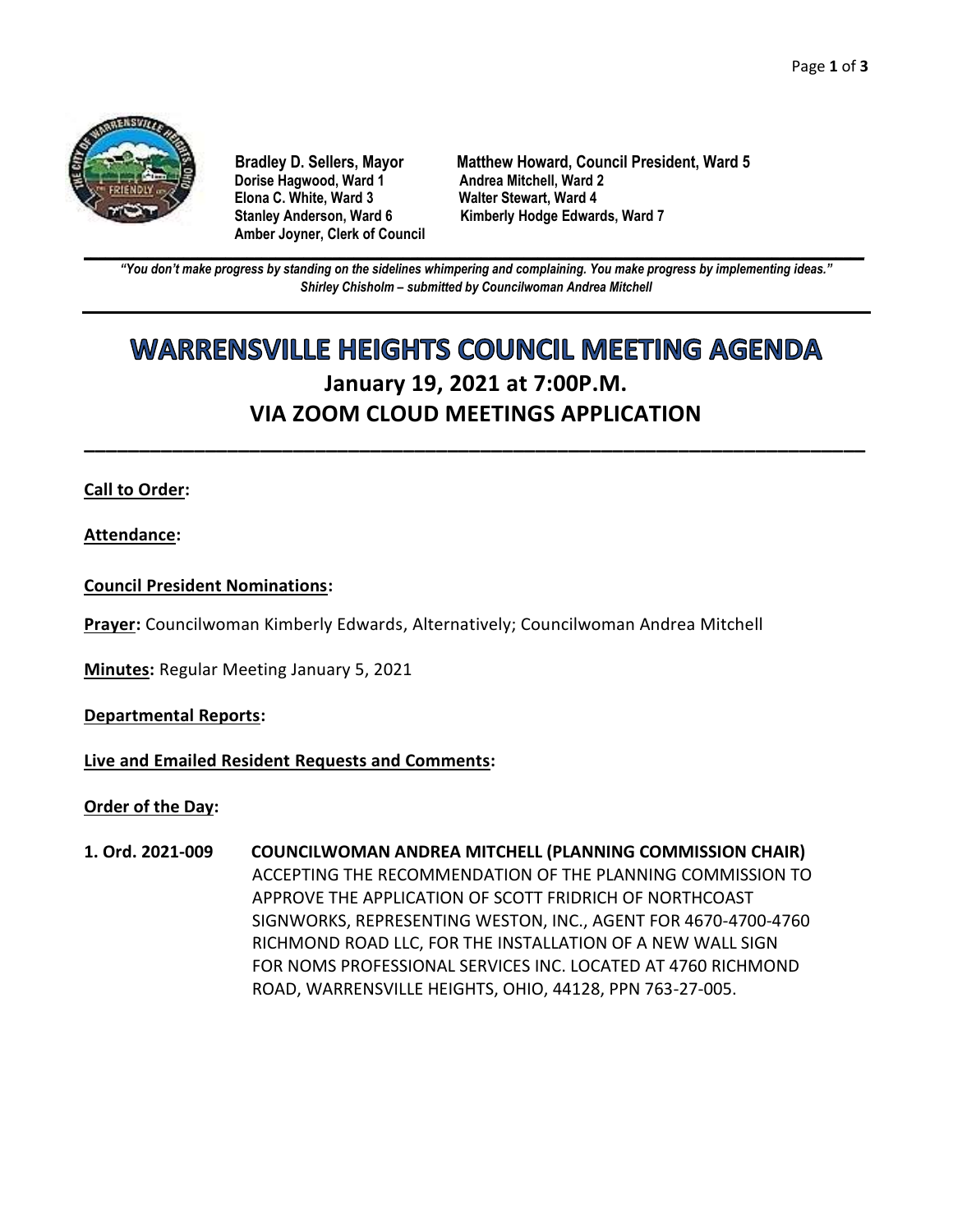- **2. Ord. 2021-010 COUNCILWOMAN ANDREA MITCHELL (PLANNING COMMISSION CHAIR)** ACCEPTING THE RECOMMENDATION OF THE PLANNING COMMISSION TO APPROVE THE APPLICATION OF ALDO DURE OF BE NEXT AWNINGS & GRAPHICS INC., REPRESENTING LATOYA JOHNSON, FOR THE INSTALLATION OF SIGNAGE FOR ROLL UP CLE LLC LOCATED AT 20005 HARVARD ROAD, WARRENSVILLE HEIGHTS, OHIO, 44122, PPN 761-09- 010.
- **3. Ord. 2021-011 COUNCILWOMAN ANDREA MITCHELL (PLANNING COMMISSION CHAIR)** ACCEPTING THE RECOMMENDATION OF THE PLANNING COMMISSION TO APPROVE THE APPLICATION OF JAMES A. GEORGIAN, ESQ. OF PROFESSIONAL ELECTRIC PRODUCTS CO. ("PEPCO"), REPRESENTING MILES ROAD PARTNERS LLC, FOR THE INSTALLATION OF SIGNAGE FOR PEPCO LOCATED AT 23209 NORTHLAND ROAD, WARRENSVILLE HEIGHTS, OHIO, 44128, PPN 763-14-040.
- **4. Ord. 2021-012 COUNCILWOMAN ANDREA MITCHELL (PLANNING COMMISSION CHAIR)** ACCEPTING THE RECOMMENDATION OF THE PLANNING COMMISSION TO APPROVE THE APPLICATION OF MARGARET LEWIS, REPRESENTING THE SAME, FOR THE INSTALLATION OF A STORAGE SHED LOCATED AT 19608 SUNSET DRIVE, WARRENSVILLE HEIGHTS, OHIO, 44122, PPN 761-05-024.
- **5. Ord. 2021-013 COUNCILWOMAN ANDREA MITCHELL (PLANNING COMMISSION CHAIR)** ACCEPTING THE RECOMMENDATION OF THE PLANNING COMMISSION TO APPROVE THE APPLICATION OF SUMMER PACHOLKE OF HENGST, STREFF, BAJKO ARCHITECTS, INC., REPRESENTING CLE COMMERCIAL HOLDING LLC, FOR THE INSTALLATION OF EIGHT (8) LOADING DOCKS FOR NICA'S FREIGHT GROUP LLC LOCATED AT 19201 CRANWOOD PARKWAY, WARRENSVILLE HEIGHTS, OHIO, 44128, PPN 762-04-011.

**6. Res. 2021-001 MAYOR BRADLEY D. SELLERS** CONFIRMING THE APPOINTMENT OF KAREN HOWSE AS THE DELEGATE, AND JAMES BARROW AS THE ALTERNATE DELEGATE, TO THE REGIONAL INCOME TAX AGENCY REGIONAL COUNCIL OF GOVERNMENTS FOR THE CITY OF WARRENSVILLE HEIGHTS, AND DECLARING AN EMERGENCY.

**7. Res. 2021-002 COUNCIL PRESIDENT MATTHEW HOWARD** CONFIRMING THE WARRENSVILLE HEIGHTS CITY COUNCIL'S COMMITTEE ASSIGNMENTS FOR THE CALENDAR YEAR OF 2021.